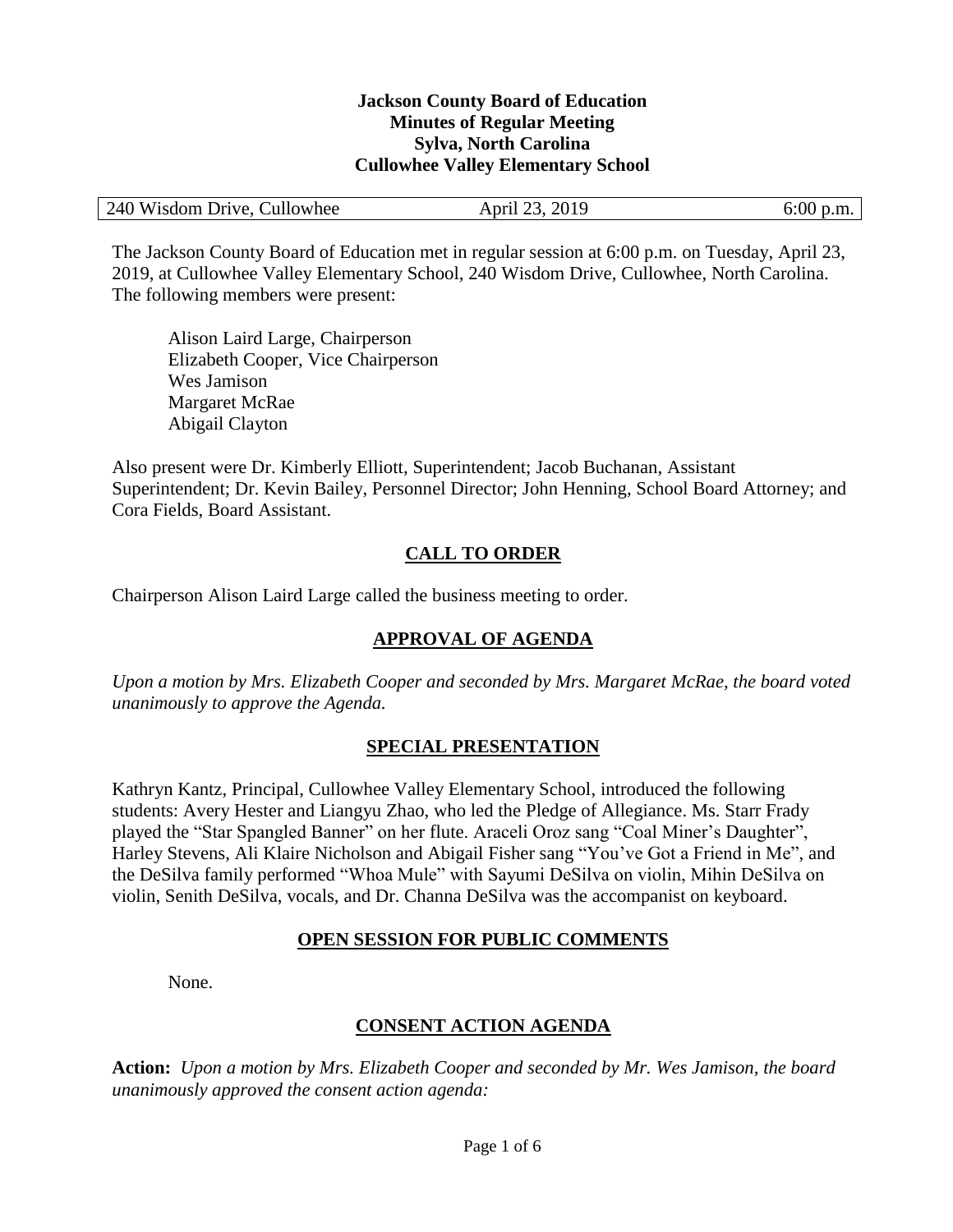A. Open Session Minutes of Regular Meeting of March 26, 2019.

# **INFORMATION AGENDA**

### A. **Agenda Item**: Superintendent's Report **Presenter:** Dr. Kimberly Elliott, Superintendent

Dr. Elliott reported on the following:

- 1. Dr. Elliott congratulated Jeremiah Jackson, on becoming a Certified Education Technology Leader (CETL). To maintain this certification, recipients are required to complete at least sixty hours of Continuing Education Credits.
- 2. Dr. Elliott congratulated Kelly Doppke on her acceptance in the upcoming Youth Mental Health First Aid train the trainer certification event in May in Asheville. Kelly was one of 15 chosen from 53 applicants.
- 3. Dr. Elliott gave a special thank you to the Jackson County Board of Commissioners who supported the JCPS Science Olympiad Teams with \$5,000. The JCPS School Board and the County Commissioners are extremely supportive of each of our student engagement activities.
- 4. Dr. Elliott thanked Ms. Evelyn Graning, SMHS Principal, and Drew Umphlett, SMHS Band Director, for hosting the North Carolina Music Performance Assessment for the state. She received a highly complementary letter about Mr. Umphlett and all of SMHS about the professionalism of the event.
- 5. Dr. Elliott thanked Fairview School, staff and students, for raising \$5,225, for Southwest Elementary School in Onslow County. This school suffered terrible damage during the hurricanes last year.
- 6. Dr. Elliott attended a very successful Scott's Creek Elementary School Leader in Me and Curriculum Night.
- 7. Dr. Elliott thanked Cullowhee Valley Elementary School for being such wonderful hosts for the board meeting.
- 8. Dr. Elliott commended the student talent and achievements.
- B. Agenda Item: 2019-2022 Draft Academically and Intellectually Gifted Plan Presenter: Laura Dills, Elementary Curriculum Director

Ms. Dills presented the 2019-2022 Draft Academically and Intellectually Gifted Plan to the board for first reading.

C. **Agenda Item**: Unaudited Financial Summary **Presenter:** Jacob Buchanan, Assistant Superintendent

Mr. Buchanan presented the Unaudited Financial Summary as of March 26, 2019.

# **ACTION AGENDA**

# A. **Agenda Item:**Budget Amendments **Presenter:** Mr. Jacob Buchanan, Assistant Superintendent

Mr. Buchanan asked for approval of budget amendments and transfers for the State Public School Fund, and Other Specific Revenue Fund.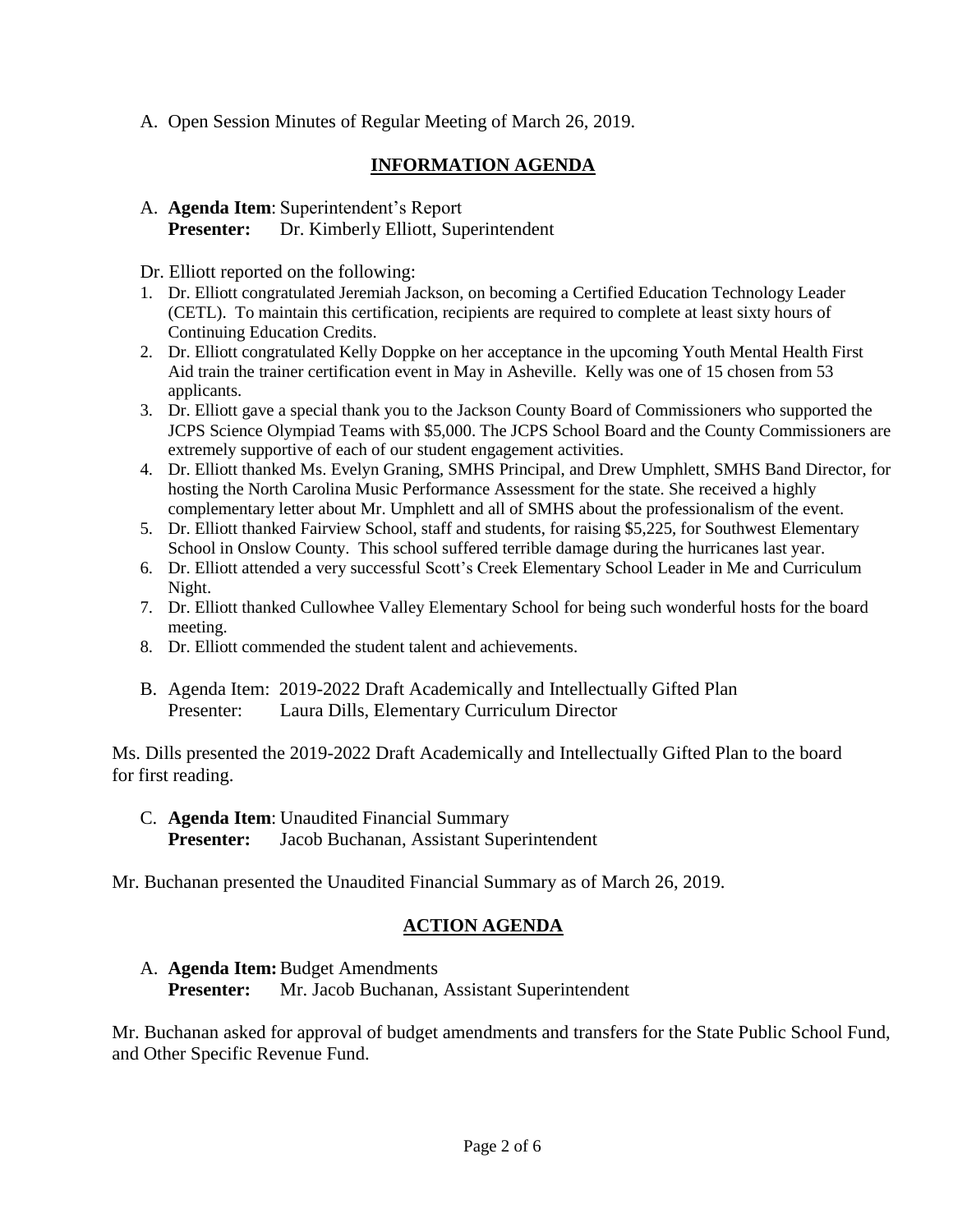**Action**: *Upon a motion by Mrs. Elizabeth Cooper and seconded by Ms. Abigail Clayton, the board voted unanimously to approve the budget amendments and transfers to the State Public School Fund, and Other Specific Revenue Fund.*

B. **Agenda Item:**CTE Local Plan

**Presenter:** Angie Dills, Chief Academic Officer

Ms. Dills presented the CTE Local Plan for 2019-2020 and asked for board approval.

**Action**: *Upon a motion by Mrs. Elizabeth Cooper and seconded by Mrs. Margaret McRae, the board voted unanimously to approve the CTE Local Plan for 2019-2020.*

C. **Agenda Item:** Policy Updates

**Presenter:** Dr. Kimberly Elliott, Superintendent

- Policy Updates:
- 1. Board Meeting Agenda (2330)
- 2. Dual Enrollment (3101)
- 3. Child Abuse Reports and Investigations (4240/7312)
- 4. Confidentiality of Personal Identifying Information (4705/7825-R)
- 5. Recruitment and Selection of Personnel (7100)
- 6. Licensure (7130)
- 7. Employee Conflict of Interest (7730)
- 8. Classified Personnel: Suspension and Dismissal (7940)

Dr. Elliott presented the updates to the above listed policy and asked for board approval.

**Action**: *Upon a motion by Mrs. Elizabeth Cooper and seconded by Mr. Wes Jamison, the board voted unanimously to approve the changes to the above listed policy.*

D. **Agenda Item:** Field Trips

**Presenter:** Dr. Kimberly Elliott, Superintendent

- 1. Fairview Elementary School, Grade 7 YMCA Camp Greenville, May 13 to 14, 2019, TT 5729.
- 2. Smoky Mountain High School, Grades 9-12 Williamsburg, VA, May 9 to 12, 2019, TT 5734.
- 3. Smokey Mountain Elementary School, Grades 6-8, Pigeon Forge, TN, May 17, 2019, TT 5783.

Dr. Elliott presented the above listed field trips and asked for board approval.

**Action**: *Upon a motion by Mrs. Elizabeth Cooper and seconded by Ms. Abigail Clayton, the board voted unanimously to approve the above listed field trips.*

# **CLOSED SESSION**

*The board unanimously approved a motion by Mrs. Abigail Clayton and seconded by Mr. Wes Jamison, to enter into closed session pursuant to G.S. 143.318.11 for the following purposes:*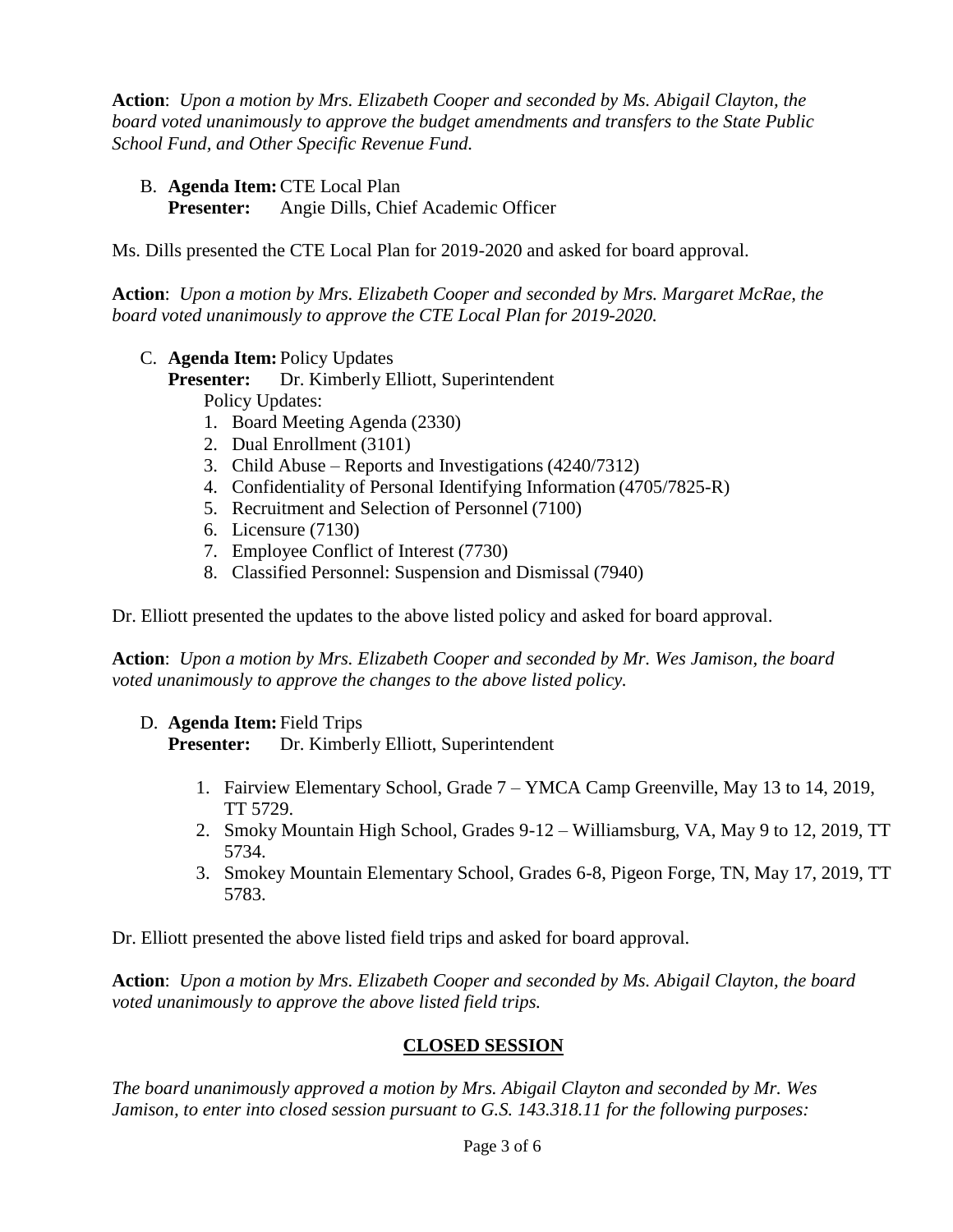*under subsection; (a) (1) to prevent the disclosure of privileged or confidential personnel information pursuant to G.S. 115C-319-32 and (a) (3) to discuss matters protected by attorneyclient privilege.* 

*Upon a motion by Mrs. Elizabeth Cooper and seconded by Ms. Abigail Clayton, the board voted unanimously to return to open session.*

#### **OPEN SESSION**

### **PERSONNEL ACTION AGENDA**

**Action:** *Upon a motion made by Mrs. Elizabeth Cooper and seconded by Mrs. Margaret McRae, the board voted unanimously to approve the personnel agenda as recommended by Dr. Elliott. The board unanimously approved the following recommendations:*

#### **Employee Recommendations:**

- 1. Alcantar, Elena Activity Bus Driver, Blue Ridge Early College
- 2. Alcantar, Elena Bus Driver, Blue Ridge School
- 3. Biddix, Mark Custodian and Bus Driver, Smoky Mountain High School
- 4. Bryson, Amy EC Bus Monitor, School of Alternatives
- 5. Cope, Mary Jo Interim Teacher, Jackson County Early College
- 6. Copeland, Debra School Nutrition Assistant, Smokey Mountain Elementary School
- 7. Dengler, Ty Homebound Teacher, Smoky Mountain High School
- 8. Dudley, Jan Elizabeth Tutor, Fairview Elementary School
- 9. Elkins, Brittany Activity Bus Driver, Blue Ridge Early College
- 10. Fiskeaux, Kim Homebound Teacher, Scotts Creek Elementary School
- 11. Gaddis, Mashon Student Driver, Fairview Elementary School
- 12. Galloway, Carlene Lead Bus Driver, District-wide
- 13. Glenn, Anna After School Tutor, Scotts Creek Elementary School
- 14. Greenwood, George Bus Driver, Fairview Elementary School
- 15. Haigler, Melissa Student Transport for Foster Care, Fairview Elementary **School**
- 16. Hawkins, Madysen Student Transport for Foster Care, Fairview Elementary School
- 17. Hill, Melissa Homebound Teacher, Smoky Mountain High School
- 18. Howell, Wendy After School Tutor, Fairview Elementary School
- 19. Johnson, Linzi Part Time Tutor, Smokey Mountain Elementary School
- 20. Joyner, Alexandra Homebound Teacher, Cullowhee Valley Elementary School
- 21. Leithauser, James Teacher, Scotts Creek Elementary School
- 22. Link, Anne Tutor, Fairview Elementary School
- 23. Lowe, Tammy After School Tutor, Scotts Creek Elementary School
- 24. Martin, Shirley After School Tutor, Scotts Creek Elementary School
- 25. McFadden, Kathy Substitute Bus Monitor, Smokey Mountain Elementary School
- 26. Moody-Bumgarner, Mary Lead Bus Driver, District-wide
- 27. Porter, William After School Tutor, Scotts Creek Elementary School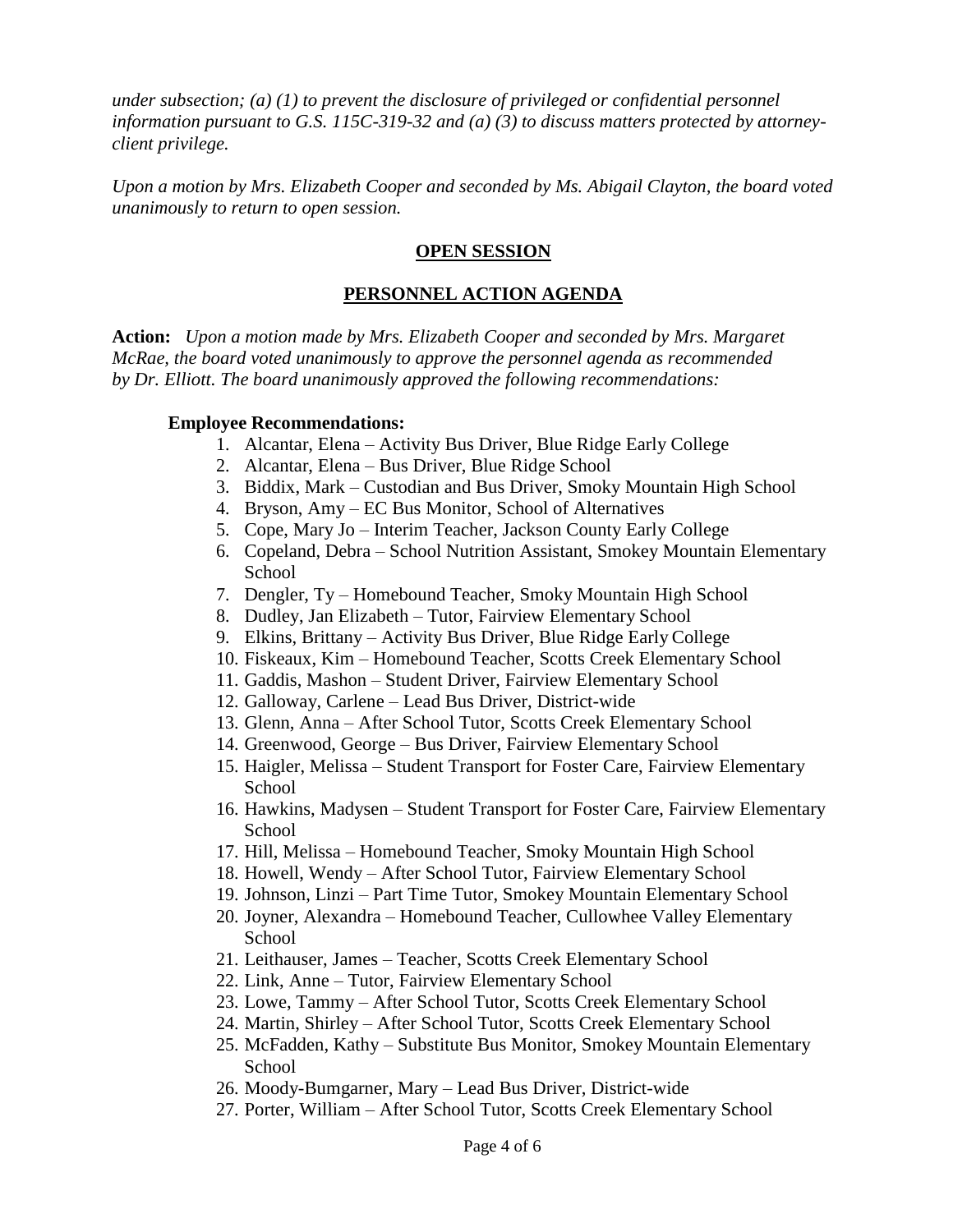- 28. Quiring, Katie After School Tutor, Scotts Creek Elementary School
- 29. Reddin, Colby Activity Bus Driver, Smoky Mountain High School
- 30. Reynolds, Carrie After School Tutor, Scotts Creek Elementary School
- 31. Rhodes, Catherine Teacher, Blue Ridge Early College
- 32. Shnawa, Nawres Substitute School Nutrition Assistant, Cullowhee Valley Elementary School, Fairview Elementary School, Scotts Creek Elementary School
- 33. Simmons, Georgeanne Substitute Bus Monitor, Smokey Mountain Elementary School
- 34. Sprinkle, A.C. Transportation Director, Bus Garage

#### **Employee Resignations:**

- 1. Hixson, Allison School Nutrition Assistant, Cullowhee Valley Elementary School
- 2. Mathis, Patty School Nutrition Assistant, Fairview Elementary School
- 3. McPartland, Kelly School Nutrition Assistant, Smokey Mountain Elementary School
- 4. Montgomery, Benjamin Teacher, Scotts Creek Elementary School
- 5. Moon, Tonya Teacher, Cullowhee Valley Elementary School

#### **Employee Retirements:**

- 1. Middleton, Rebecca Teacher, Cullowhee Valley Elementary School
- 2. Perona, Mary Media Specialist, Blue Ridge School and Early College

#### **Special Requests – Leave of Absence:**

- 1. Bell, Stephanie Teacher, Smokey Mountain Elementary School
- 2. Watson, Joshua Teacher, Fairview Elementary School

#### **Staff, Non-Staff, and Returning Coach Recommendations:**

1. Friesen, Casey – Head Coach Soccer, Cullowhee Valley Elementary School

#### **Summer Programs:**

#### **Academic Camp**

#### **Smokey Mountain Elementary School**

- 1. Estep, Audrey
- 2. Hall, Amanda
- 3. Hummer, Suzanne
- 4. Jamison, Charity